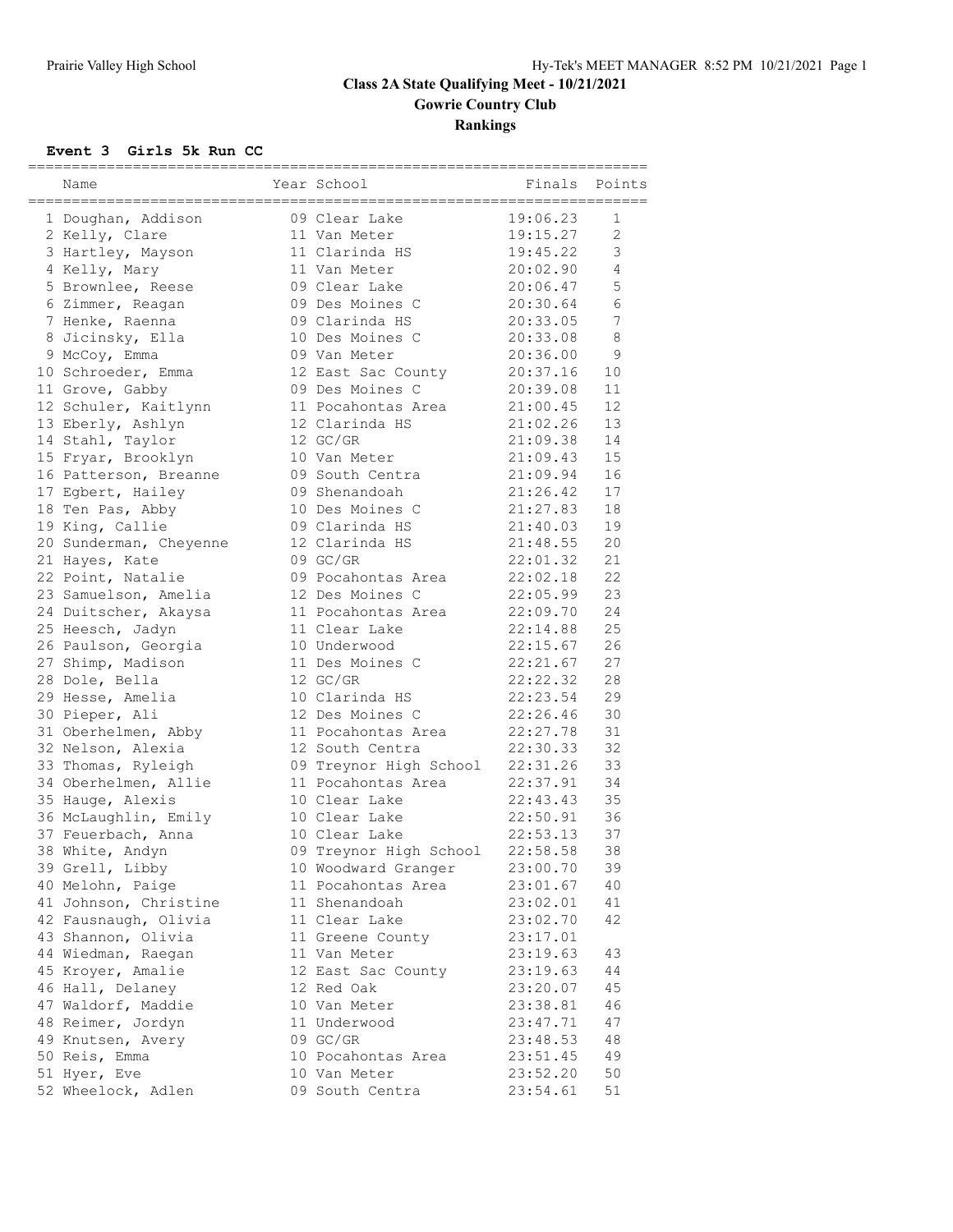### **Class 2A State Qualifying Meet - 10/21/2021 Gowrie Country Club Rankings**

# **....Event 3 Girls 5k Run CC**

| 53 Graham, Aedynn      | 12 Red Oak             | 23:58.96 | 52 |
|------------------------|------------------------|----------|----|
| 54 Wilson, Phoebe      | 12 Underwood           | 24:00.07 | 53 |
| 55 Kramer, Evelyn      | 10 South Centra        | 24:02.89 | 54 |
| 56 Rees, Hailey        | 09 Southeast Valley    | 24:15.34 | 55 |
| 57 Cramer, Noel        | 09 Treynor High School | 24:17.55 | 56 |
| 58 Grell, Sydney       | 12 Woodward Granger    | 24:17.78 | 57 |
| 59 Currin, Brooklynn   | 11 Treynor High School | 24:22.93 | 58 |
| 60 Korleski, Addisyn   | 12 South Centra        | 24:24.80 | 59 |
| 61 Dreyer, Mira        | 11 Treynor High School | 24:25.45 | 60 |
| 62 Dukes, Lauryn       | 11 Shenandoah          | 24:28.58 | 61 |
| 63 Martin, Abby        | 10 Shenandoah          | 24:31.21 | 62 |
| 64 Klepinger, Lainey   | 10 Red Oak             | 24:32.62 | 63 |
| 65 Grell, Katie        | 12 Woodward Granger    | 24:37.87 | 64 |
| 66 Doyle, Madison      | 12 Southeast Valley    | 24:49.68 | 65 |
| 67 Thomsen, Kortni     | 09 East Sac County     | 24:51.48 | 66 |
| 68 Potts, Samantha     | 10 South Centra        | 24:52.45 | 67 |
| 69 Myers, Vivian       | 10 Underwood           | 25:05.72 | 68 |
| 70 Dresback, Mackenzie | 12 Woodward Granger    | 25:11.28 | 69 |
| 71 Gomez, Aleigha      | 12 Shenandoah          | 25:14.63 | 70 |
| 72 Riat, Claire        | 10 South Centra        | 25:20.39 | 71 |
| 73 Ersland, Vanessa    | 09 GC/GR               | 25:28.41 | 72 |
| 74 Hogue, Chloe        | 12 Woodward Granger    | 25:39.54 | 73 |
| 75 Gadipee, Jayden     | 12 Southeast Valley    | 25:42.38 | 74 |
| 76 Bortot, Elena       | 12 Woodward Granger    | 25:56.33 | 75 |
| 77 McCunn, Josie       | 10 Red Oak             | 26:15.91 | 76 |
| 78 Dirks, Avery        | 11 GC/GR               | 26:38.60 | 77 |
| 79 Grass, Michele      | 11 Red Oak             | 26:41.87 | 78 |
| 80 Mills, Shelby       | 12 Southeast Valley    | 26:45.86 | 79 |
| 81 Rolenc, Tessa       | 11 Red Oak             | 27:24.60 | 80 |
| 82 Stevens, Autumn     | 11 Greene County       | 27:34.51 |    |
| 83 Saak, Jessica       | 12 GC/GR               | 27:45.38 | 81 |
| 84 Mann, Maddy         | 12 Woodward Granger    | 27:47.73 | 82 |
| 85 Rosas, Josie        | 12 Underwood           | 28:10.25 | 83 |
| 86 Lukehart, Jessica   | 12 Red Oak             | 28:42.52 | 84 |
| 87 Hemmestad, Meranda  | 10 Southeast Valley    | 30:15.33 | 85 |
| 88 Mahler, Cora        | 10 East Sac County     | 30:52.25 | 86 |
| 89 King, Rachel        | 09 East Sac County     | 31:16.68 | 87 |
| 90 Stewart, Haley      | 10 Southeast Valley    | 31:26.08 | 88 |

```
 Team Scores
```

|  | Rank Team                                        |                   | Total 1 2 3 4 5 $*6$ $*7$ |  |  |  |                    |  |  |  | $\star$ 8 $\star$ 9 |  |
|--|--------------------------------------------------|-------------------|---------------------------|--|--|--|--------------------|--|--|--|---------------------|--|
|  | 1 Clarinda HS<br>Total Time: 1:44:49.11          | Average: 20:57.83 |                           |  |  |  | 62 3 7 13 19 20 29 |  |  |  |                     |  |
|  | 2 Des Moines Christian<br>Total Time: 1:45:16.62 | Average: 21:03.33 | 66 6 8 11 18 23 27 30     |  |  |  |                    |  |  |  |                     |  |